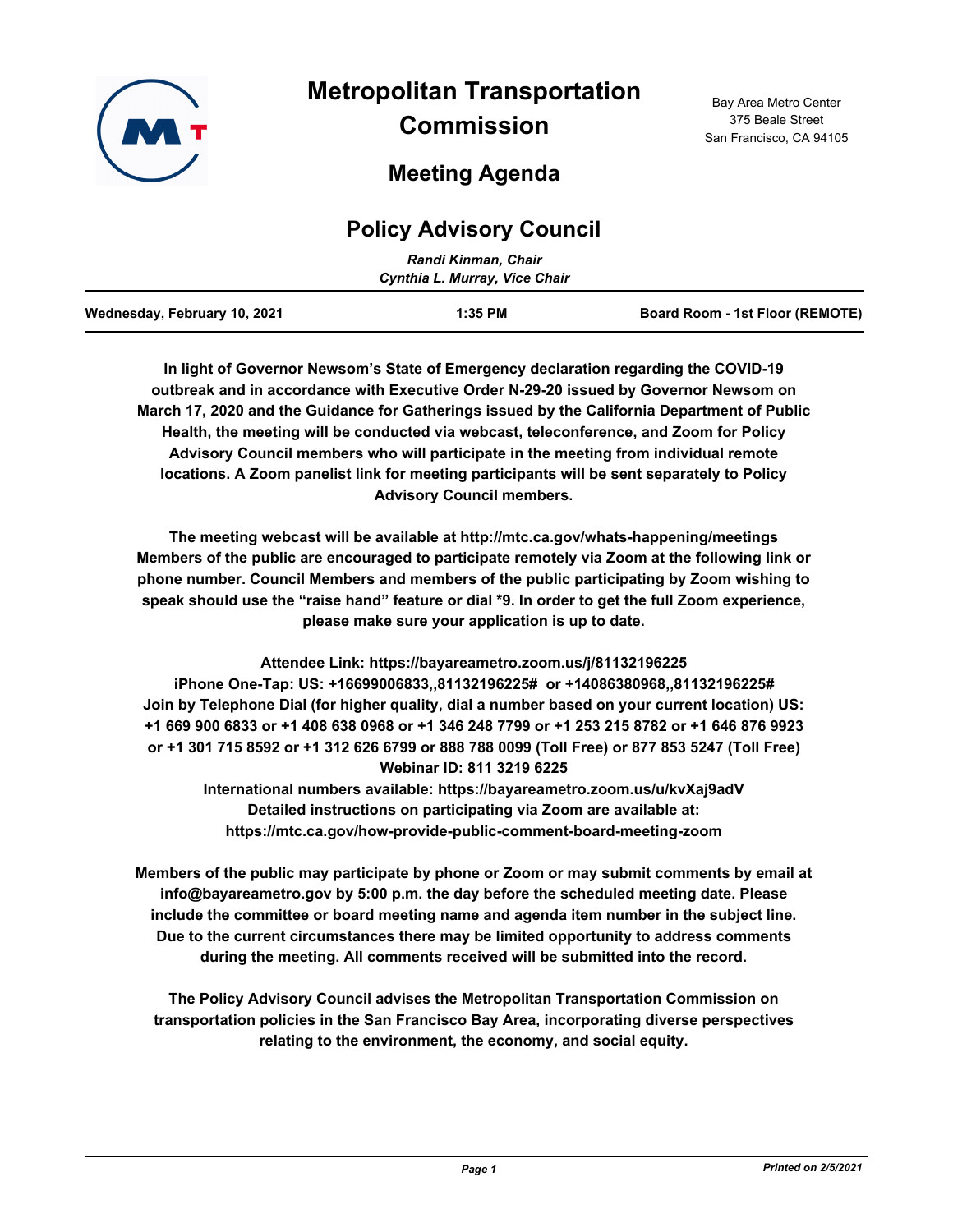#### **1. Welcome**

*Randi Kinman, Council Chair*

#### **2. Roll Call / Confirm Quorum**

*Quorum: A quorum of this council shall be a majority of its regular voting members (13).*

| 3. | 21-0197             | Chair's Report<br>(7 minutes)                                   |
|----|---------------------|-----------------------------------------------------------------|
|    | <b>Action:</b>      | Information                                                     |
|    | <b>Presenter:</b>   | Randi Kinman, Council Chair                                     |
| 4. | 21-0198             | Approval of the January 13, 2021 Meeting Minutes<br>(5 minutes) |
|    | <b>Action:</b>      | Approval                                                        |
|    | <b>Attachments:</b> | 04 Council Minutes Jan 13 2021.pdf                              |

#### **5. Public Comment / Other Business**

|    |                     | Council Members and members of the public participating by Zoom wishing to speak<br>should use the "raise hand" feature or dial *9. |
|----|---------------------|-------------------------------------------------------------------------------------------------------------------------------------|
| 6. | 21-0199             | <b>Subcommittee Reports</b><br>$(15 \text{ minutes})$                                                                               |
|    | <b>Action:</b>      | Information                                                                                                                         |
|    | <b>Presenter:</b>   | Veda Florez, Policy Advisory Council Equity & Access Subcommittee<br>Chair and                                                      |
|    |                     | Adina Levin, Policy Advisory Council Fare Coordination and Integration<br>Subcommittee Chair                                        |
| 7. | 21-0200             | Blue Ribbon Transit Recovery Task Force Update<br>(20 minutes)                                                                      |
|    |                     | Update on the Blue Ribbon Transit Recovery Task Force.                                                                              |
|    | <b>Action:</b>      | Information                                                                                                                         |
|    | <b>Presenter:</b>   | Melanie Choy                                                                                                                        |
|    | <b>Attachments:</b> | 07 Blue Ribbon.pdf                                                                                                                  |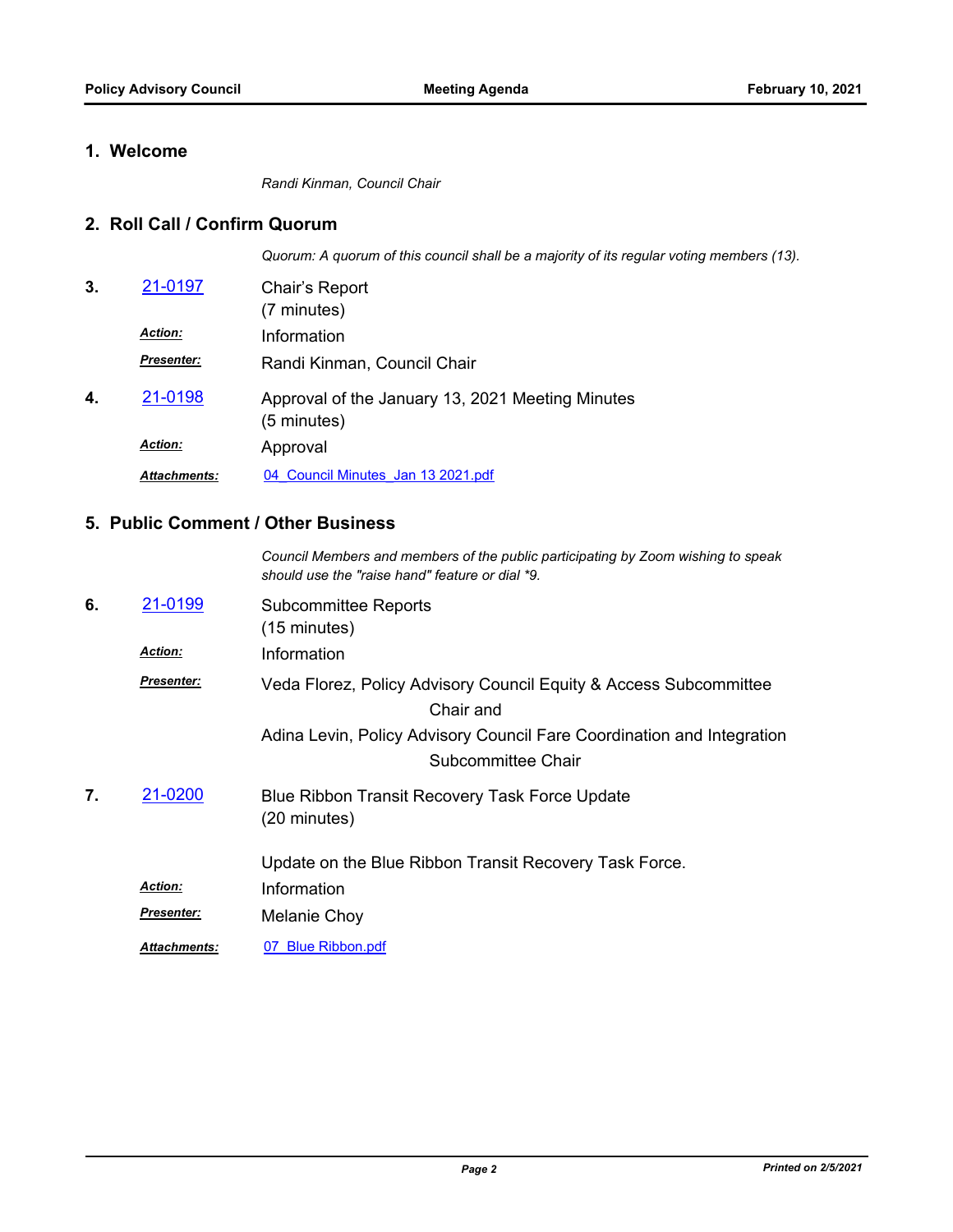| 8.  | 21-0237             | MTC Resolution No. 4453 - Programming of Coronavirus Response and<br>Relief Supplementary Appropriations Act of 2021<br>(10 minutes)                                                                                                                                       |
|-----|---------------------|----------------------------------------------------------------------------------------------------------------------------------------------------------------------------------------------------------------------------------------------------------------------------|
|     |                     | Proposed programming of approximately \$180 million of Coronavirus<br>Response and Relief Appropriations Act of 2021 (CRRSAA) funding to<br>Bay Area transit operators that received insufficient shares of CARES Act<br>funding due to inaccurate revenue loss forecasts. |
|     | Action:             | Information                                                                                                                                                                                                                                                                |
|     | <u>Presenter:</u>   | <b>Theresa Romell</b>                                                                                                                                                                                                                                                      |
|     | Attachments:        | 08 Covid-19 Relief Funding Update.pdf                                                                                                                                                                                                                                      |
| 9.  | 21-0196             | Plan Bay Area 2050: Implementation Plan Update<br>(60 minutes)                                                                                                                                                                                                             |
|     |                     | Update on the Plan Bay Area 2050 Implementation Plan, including success<br>factors, proposed MTC/ABAG roles, and select implementation priorities.                                                                                                                         |
|     | <b>Action:</b>      | Information                                                                                                                                                                                                                                                                |
|     | Presenter:          | Chirag Rabari                                                                                                                                                                                                                                                              |
|     | <b>Attachments:</b> | 09i PLNG-5ai PBA50 Implementatio Plan Update Summary Sheets and Atta                                                                                                                                                                                                       |
|     |                     | 09ii PLNG-5aii PBA50 Implementation Plan Update Attachment A-PPT.pdf                                                                                                                                                                                                       |
| 10. | 21-0201             | <b>Staff Liaison Report</b>                                                                                                                                                                                                                                                |
|     |                     | (3 minutes)                                                                                                                                                                                                                                                                |
|     |                     | Relevant MTC policy decisions and other activities.                                                                                                                                                                                                                        |
|     | <b>Action:</b>      | Information                                                                                                                                                                                                                                                                |
|     | Presenter:          | Marti Paschal, Staff Liaison                                                                                                                                                                                                                                               |
|     | Attachments:        | 10 Staff Liaison Report February 2021.pdf                                                                                                                                                                                                                                  |
| 11. | <u>21-0202</u>      | <b>Council Member Reports</b><br>(5 minutes)                                                                                                                                                                                                                               |
|     | <b>Action:</b>      | Members of the Council may report on locally relevant issues or events.<br>Information                                                                                                                                                                                     |
|     | <u>Presenter:</u>   | Randi Kinman, Council Chair                                                                                                                                                                                                                                                |
|     |                     |                                                                                                                                                                                                                                                                            |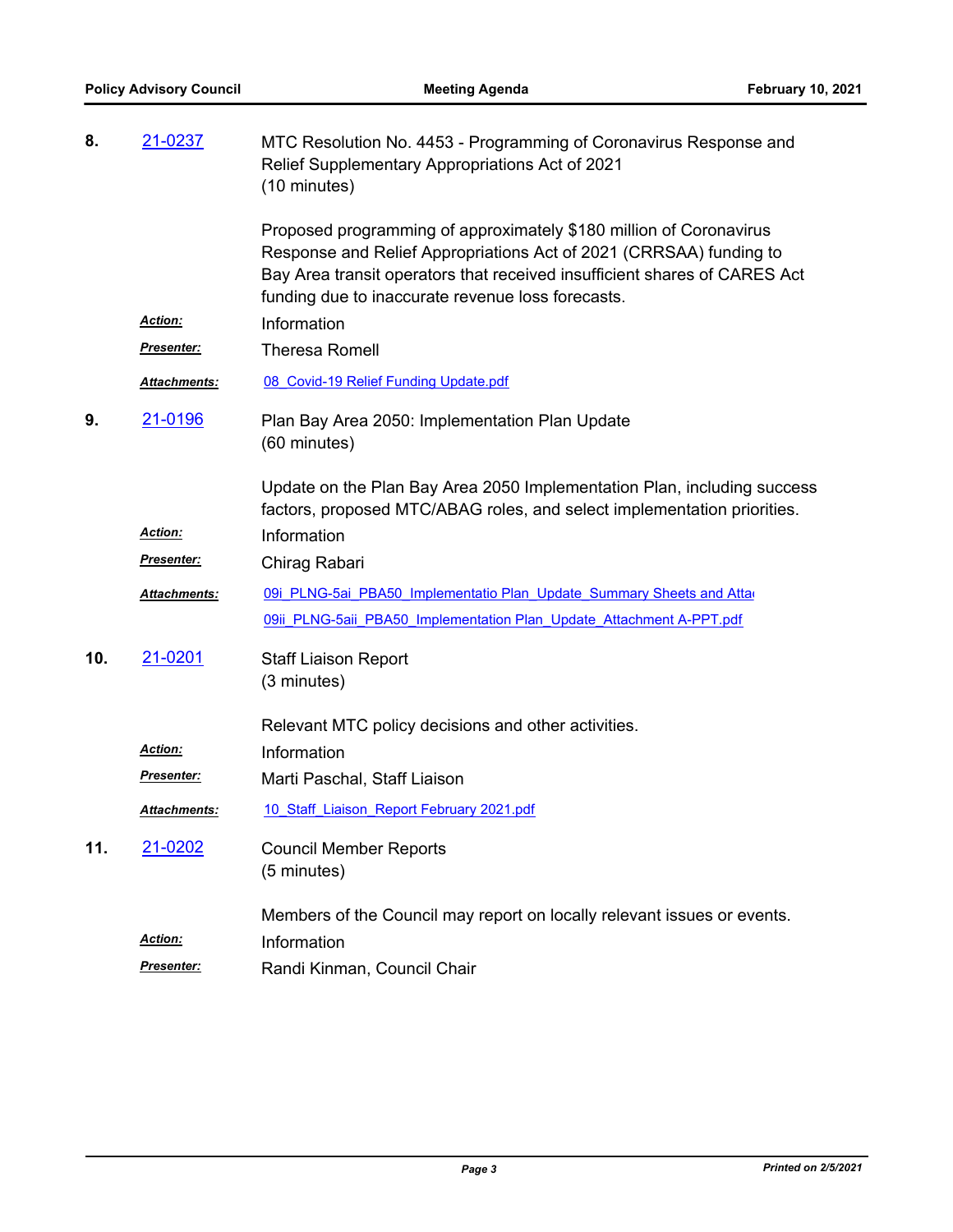| 12. | 21-0203           | <b>New Business</b><br>$(5 \text{ minutes})$                                                       |
|-----|-------------------|----------------------------------------------------------------------------------------------------|
|     |                   | Members of the Council may bring up new business for discussion or<br>addition to a future agenda. |
|     | <b>Action:</b>    | <b>Discussion</b>                                                                                  |
|     | <b>Presenter:</b> | Randi Kinman, Council Chair                                                                        |

#### **13. Adjournment / Next Meeting**

**The next meeting of the Policy Advisory Council will be held Wednesday, March 10, 2021, at 1:35 p.m. at the Bay Area Metro Center, 375 Beale Street, San Francisco, CA or remotely and by webcast as appropriate depending on the status of any shelter in place orders. Any changes to the schedule will be duly noticed to the public.**